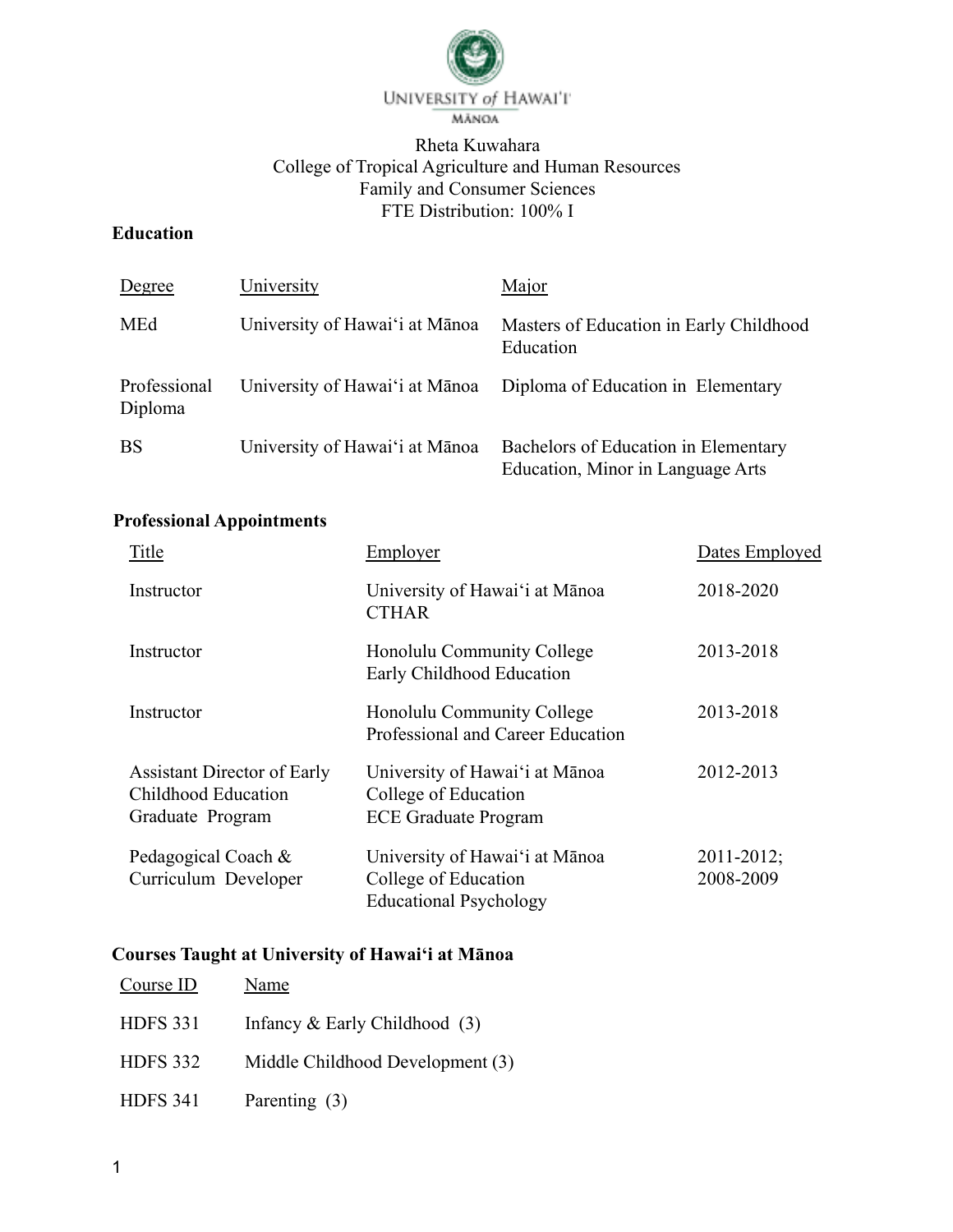#### **State and University Awards**

Ho'olaulima No Na Keiki Award: Circle of Honor Good Beginnings Alliance

Nominated for Excellence in Teaching Award at University of Hawai'i at Mānoa and at Honolulu Community College

#### **Publications**

Refereed Journal Publications Muccio, L. S., Kuwahara, R. F., Otsuji, J. Y. (2015/2016). 'Ohana math: Family engagement to encourage math learning at home. Teaching Young Children, 9(2), 10-13.

#### **Practitioners Publications**

Muccio, L. S., Kuwahara, R. H., & Otsuji, J. (2014). Infants Through Preschool. 'Ohana Math: Family Engagement to Promote Mathematical Learning for Hawaiʻi's Young Children. Young Children, 24 - 31.

Yamauchi, L. A., & Kuwahara, R. H. (2008). Joint Productive Activity: Collaboration that builds new understandings. Young Children, 63, 34-38.

### **Creative Works**

Center for Research on Education, Diversity, and Excellence (CREDE) Hawai'i Project website (https://manoa.hawaii.edu/coe/crede/)

Human Development and Family Studies promotional and recruitment banners (including some photography)

CTAHR Notes articles on the Pause Space and Mindfulness

### **Leadership Roles**

- Faculty Senate Instructional Committee 2021
- Faculty advisor for student organization, the Friends of the Family 2021, 2020, 2019, 2018
- Co-chair of the planning committee (peri-natal, neo-natal, and early learning sections) of the Children and Youth Day 2021, 2020, 2019, 2018, 2017 25,000 estimated attendees
- Hawaii Childhood Lead Poisoning Prevention Coalition 2021, 2020, 2019
- Hawai'i Association for the Education of Young Children. Executive Board Secretary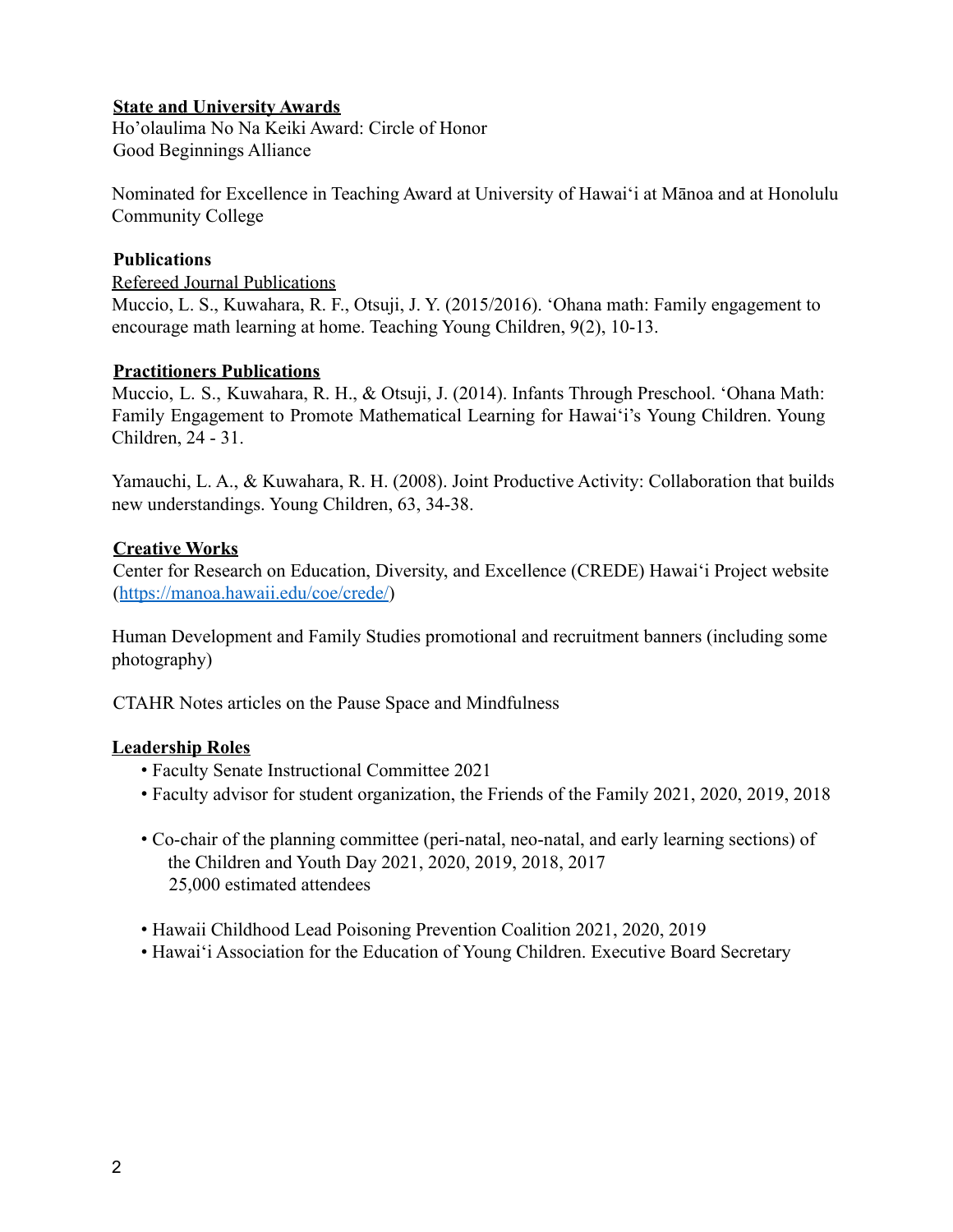

#### **Grant Support**

Title of Grant: Hawai'i Early Learning and Development Standards (HELDS) Sources of Grant: Hawai'i P-3 Initiative of Hawai'i P-20 and the Executive Office on Early Learning Total Dollar Value: \$7,000 Dates of Grant: 3/2013 - 6/2013 Role: CoPI

#### **Presentations at Conferences**

Title: English Challenges for Early Childhood Education Students Authors: \*Kuwahara, R. Name of Conference: 2016 Career and Technical Education English Colloquium Location: Honolulu Community College, Honolulu, Hawaii Date of Presentation: 2016

Title: ʻOhana Math Authors: \*Kuwahara, R. & \*Muccio, L. Name of Conference: Hawaiʻi Baptist Early Childhood Conference Location: Prince Hotel, Honolulu, Hawaii Date of Presentation: 2013

Title: Talking Story to Help Children Learn Authors: \*Kuwahara, R. Name of Conference:  $5<sup>th</sup>$  Annual Hawai'i Island Early Childhood Conference Location: Waikoloa Beach Marriott Resort & Spa, Waikoloa, HI. Date of Presentation: 2012

Title: Creating a Community of Learners in Your Classroom to Meet the Needs of All Young Children Authors: \*Yamauchi, L., \*Kuwahara, R., & \*Luninig, R. Name of Conference:  $5<sup>th</sup>$  Annual Hawai'i Island Early Childhood Conference Location: Waikoloa Beach Marriott Resort & Spa, Waikoloa, HI. Date of Presentation: 2012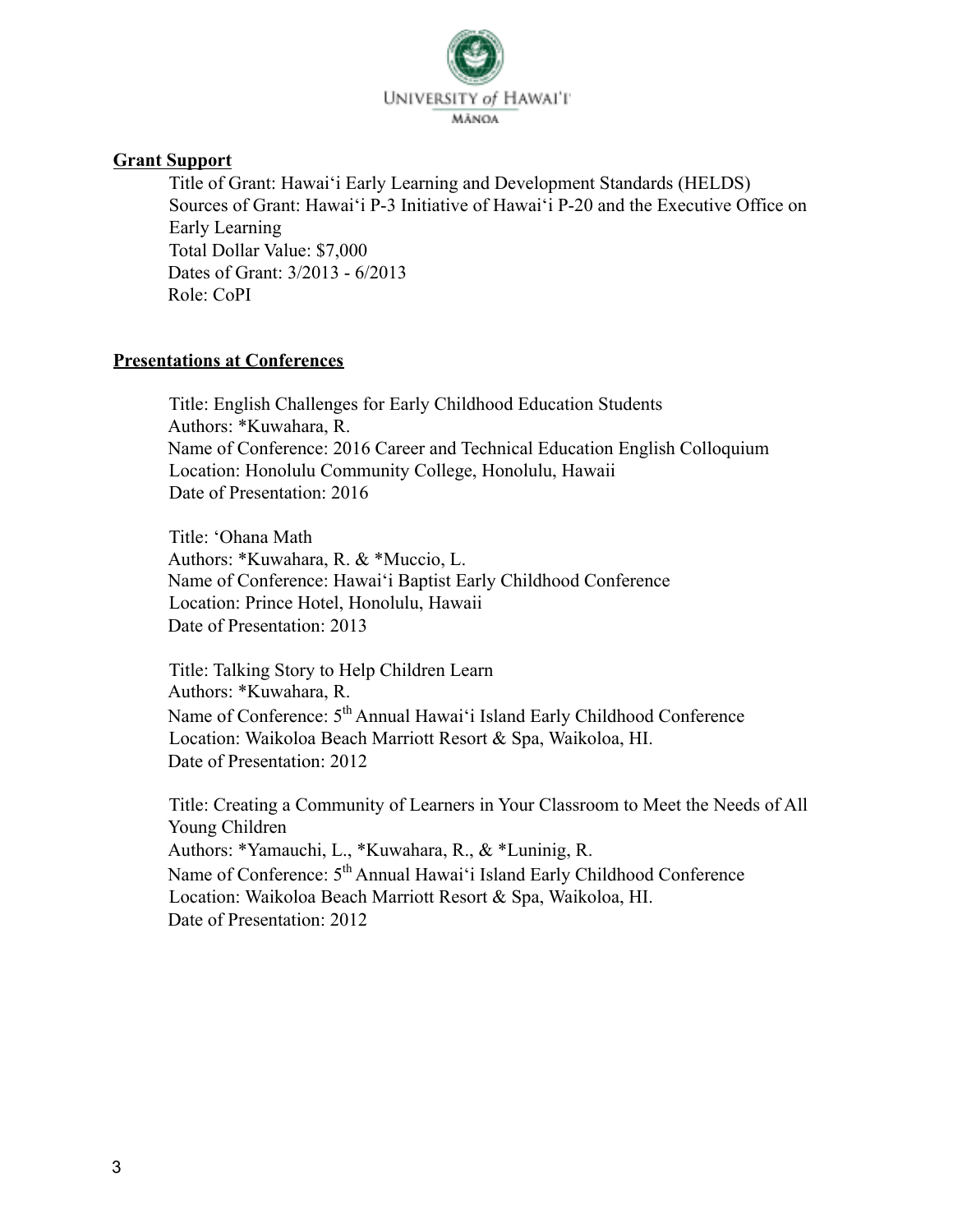

Title: A Journey With CREDE Authors: \*Kuwahara, R. Name of Conference: Invited presenter for infant and preschool directors and settlement school administrators Location: Hotel Hvide Falk. Ilulissat, Greenland Date of Presentation: 2008

Title: One Teacher, One Classroom, Diverse Children: How to Meet the Needs of All? Authors: \*Schonleber, N., Kuwahara, R. & \*Yamauchi, L.

Name of Conference: Annual National Conference of the National Association for the Education of Young Children Location: Anaheim Convention Center. Anaheim, CA Date of Presentation: 2010

Title: Scouting the Unknown Land- Kindergarten: Guiding Families on the Journey From Preschool to Elementary School Authors: \*Kuwahara, R. Name of Conference: Annual Early Childhood Conference of the Maui Chapter, Hawai'i Association for the Education of Young Children Location: Kamehameha Maui Campus High School. Kahului, HI. Date of Presentation: 2010

Title: The Excellence Within Authors: \*Kuwahara, R. Name of Conference: Annual Early Childhood Conference of the Maui Chapter, Hawai'i Association for the Education of Young Children Location: Kamehameha Maui Campus High School. Kahului, HI Date of Presentation: 2010

Title: Approaches to Effective Pedagogy Coaching In Diverse Settings: Challenges and **Opportunities** Authors: \*Teemant, A., \*Motzfeldt, K., \*Tyra, S., \*Vogt, L., \*Kuwahara, R. Name of Conference: Center for Research on Education, Diversity, and Excellence **Conference** Location: San Francisco, CA. Date of Presentation: 2009